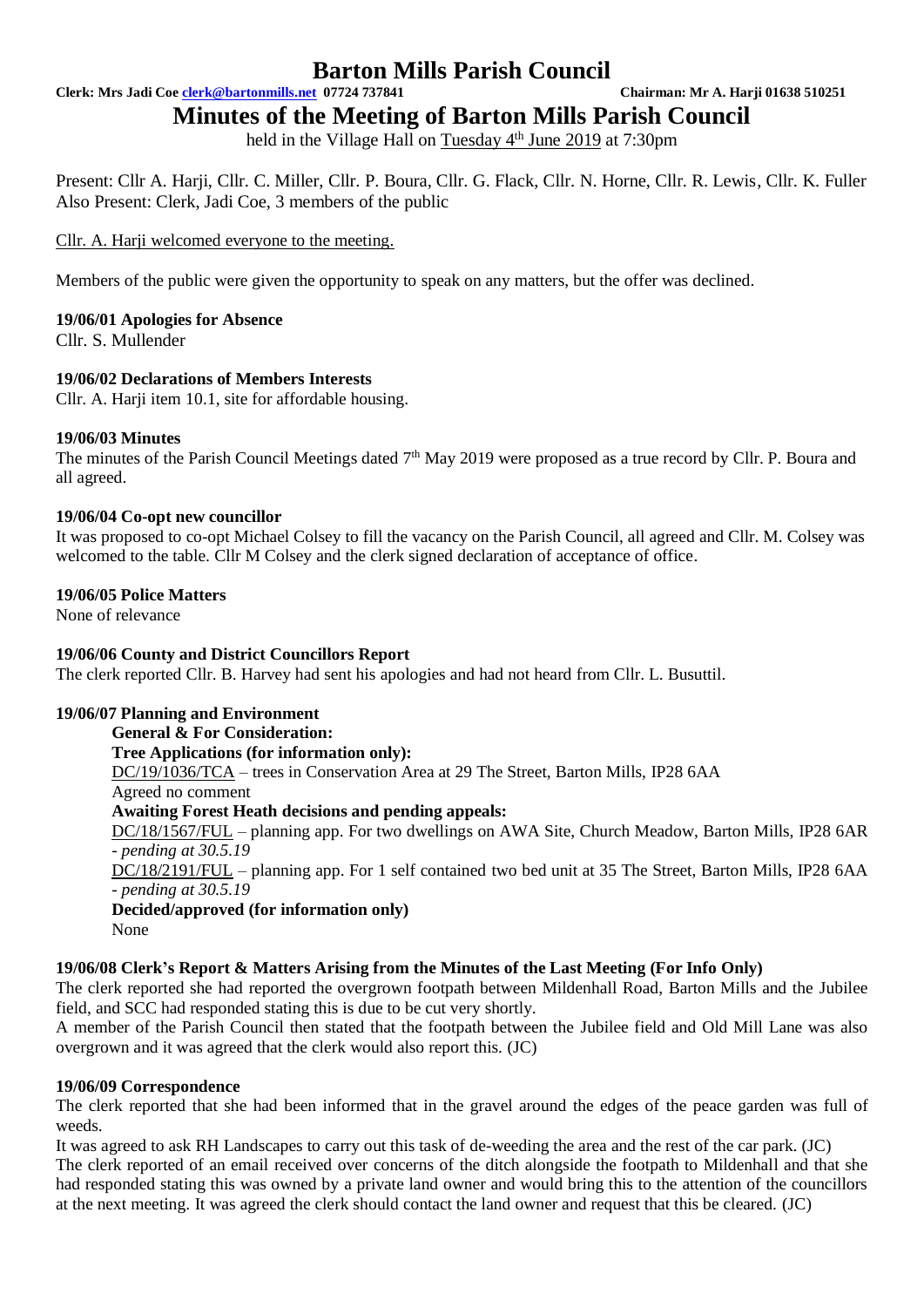**Clerk: Mrs Jadi Coe [clerk@bartonmills.net](mailto:clerk@bartonmills.net) 07724 737841 Chairman: Mr A. Harji 01638 510251**

#### **19/06/10 Parish Matters**

### **19/06/10.01 Site for affordable housing and agree need and quote for digital map of village**

Cllr. A Harii left the meeting.

The clerk reported she had heard from Isobel at Hastoe Homes who informed her she had not heard back from planners in regards to site 5, but her feeling is the planners would still not support this site. The SCC site, will not be an exception site scheme as this is outside planning policy and therefore likely to be rejected by planners.

Isobel's opinion regarding the SCC site is to write a letter asking if they would now consider the Parish Councils proposal of selling a small piece for affordable homes only, however as SCC have not formally put their plans to West Suffolk Council, SCC do not know of the outcome. It could therefore be another 6 months before SCC formally request development and therefore, they will also not know whether they are in a position to sell Hastoe a small piece only until that time too.

It was thought that from the information from Isobel that SCC may have not put the piece of land off Church Lane in the recent call for sites and in turn may mean that West Suffolk Council will not support SCC plans. It was agreed to contact SCC via Isobel stating that the Parish Council have been informed that their plans for the land off Church Lane may now not be pursued and would SCC now consider selling Hastoe Homes a small piece for affordable homes only.

It was agreed prior to sending the letter to ask Isobel whether there were any other contacts at SCC other than Brian Prettyman, that the letter could be forwarded to, this in turn could determine the letter content.

Cllr. K. Fuller asked if there was still need for affordable homes in the village as the survey carried out was over two years ago. It was discussed and agreed the need for affordable homes would be likely to have increased rather than diminished.

A member of the public queried if a resident of an affordable home purchased the home could they then sell this to anyone meaning the homes were no longer for local people and asked if 12 homes were built and less than 12 potential tenants came forward would these then go to the general housing waiting list. Cllr. P. Boura informed the member of the public that they can only buy up to 80% and if they wish to sell the percentage then this would be sold back to the Housing Association not on the general market. It was stated that the order of priority for the allocation to tenants will be confirmed by the planners but those with a Barton Mills connection will have first priority.

The member of the public also asked whether SCC would consider the corner plot (site 12 of the original sites identified) of the land off Bell Lane. It was agreed to ask Isobel her thoughts whether this could also be reconsidered by the planners. (JC)

It was agreed not to purchase a digital map of the village at this time.

Cllr. A. Harji rejoined the meeting

### **19/06/10.02 Maintenance of Assets**

### **a) Lighting**

Cllr. P. Boura reported a quote had been received from K & M Lighting for the lights in the Village Hall Car Park. £250.00 to supply and fit LED lantern and £468.07 to remove and dispose of existing floodlights and supply and fit Slim LED flood lights. A quote had also been received from Pearce and Kemp in the sum of £785 plus VAT.

Cllr. P. Boura proposed to accept quote from K & M Lighting, all agreed. (JC)

It was agreed to decide at the next meeting the times the street light would be dimmed.

Cllr. P. Boura is to show Cllr. K. Fuller the lights in the village so that he is aware of the different lights once Cllr. P. Boura resigns from the Parish Council. (PB/KF)

### **b) Other**

Cllr P. Boura reported a quote from Proludic had been received for the roundabout replacement parts and the swing bearings totalling £603.68 plus about £60 delivery plus VAT. It was agreed to accept this quote and if the materials arrived quickly Cllr. P. Boura would attend to the fitting of the parts. Cllr. P. Boura agreed to accept quote. (PB)

Cllr. P. Boura reported the Basketball net had disappeared and that the net cost of replacing this was £3.20 from Mark Harrod with a £7 delivery charge. It was agreed to purchase two nets (JC) and Cllr. N. Horne would fit one and store one, once they were delivered. (NH)

Cllr. P. Boura reported that every two years work is required on the playing field including sanding, painting and the cleaning of benches, wooden posts and play equipment of the playing field and that she provided the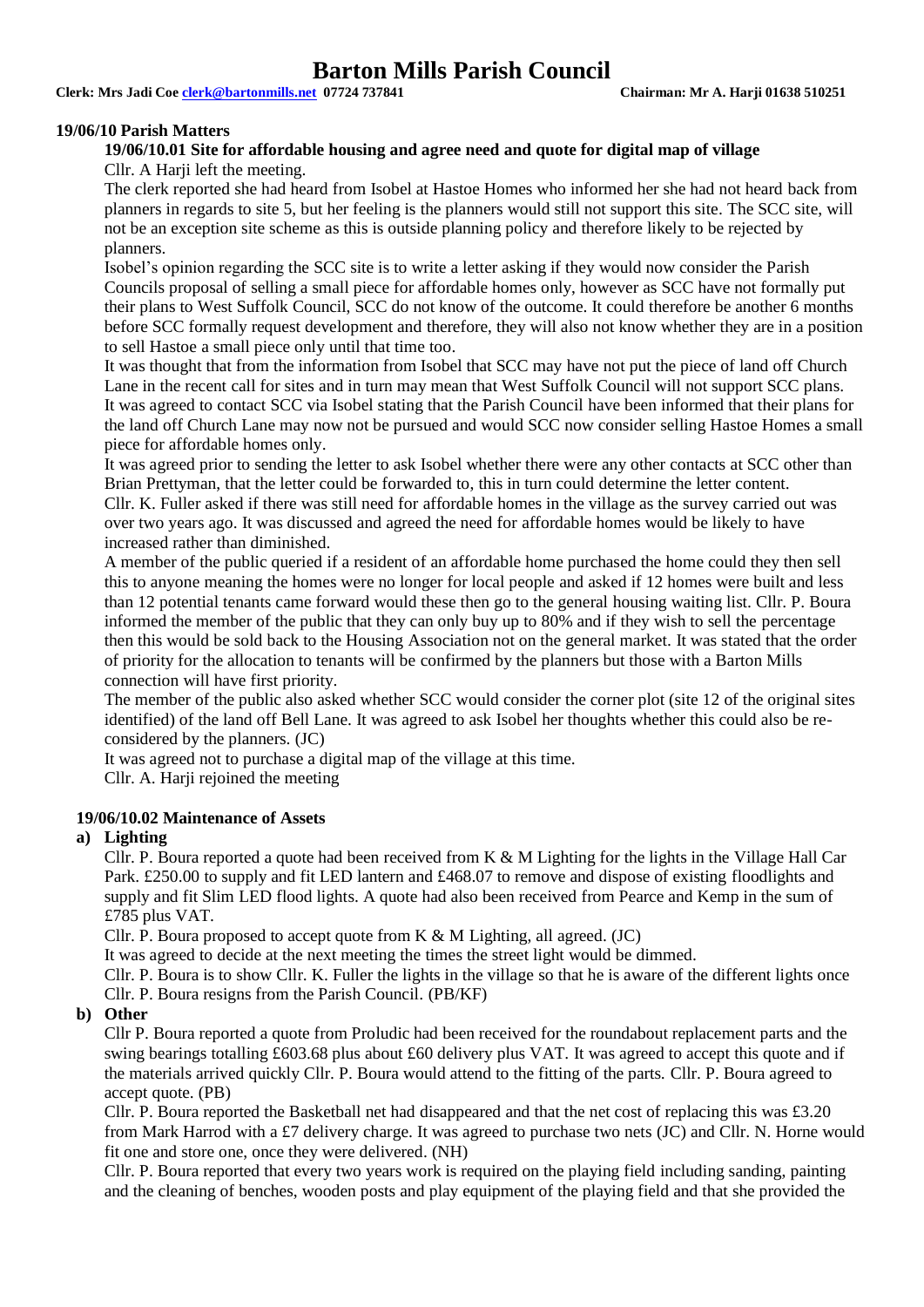### **Clerk: Mrs Jadi Coe [clerk@bartonmills.net](mailto:clerk@bartonmills.net) 07724 737841 Chairman: Mr A. Harji 01638 510251**

materials to carry out the work. It was proposed by Cllr. K. Fuller to accept quote from handyman P. Cumber if the quote for the works was less than £300.00, all agreed.

### **19/06/10.03 SID Rota**

The rota was agreed until the end of July and the clerk would circulate this to the volunteers. (JC)

# **19/06/10.04 Highways meeting plan**

The meeting is to be held on  $18<sup>th</sup>$  June at 6:30pm in the Church Rooms, the meeting is a private meeting between Highways, SCC, the Parish Council, District Councillor B. Harvey and County Councillor L. Busuttil. It was agreed the clerk would attend the meeting and create an informal agenda and write up informal minutes.  $(JC)$ 

# **19/06/10.05 Matters arising from Annual Parish Meeting**

### None

# **19/06/10.06 Use of field as carpark update**

It was agreed less vehicles were using the field when the carpark had space available and therefore keeping the gate closed was acting as a deterrent.

## **19/06/10.07 Substation on Village Green, receive head of terms and confirm solicitor**

It was reported the heads of terms stated detailed income of £750.00 and Savills have asked the Parish Council for details of the Parish Councils solicitor appointed. It was agreed that the Parish Council would like the figure of £750.00 increased and Cllr. K. Fuller offered to find out details of amounts received by other Parish Councils for installation of substations on their land. (KF)

It was reported that two solicitors who are also residents in the village had informally offered their services to act as solicitor for the Parish Council, it was agreed that the clerk would ask for this offer to be formally agreed and that a solicitor would be appointed at the next meeting. (JC)

# **19/06/10.08 Speeding on Church Lane Close update**

The clerk reported a letter had been sent out with the Barton Miller as agreed at last month's meeting. Since these were sent a resident had emailed the clerk stating the following, 'the offending vehicles were mainly delivery drivers and large white vans. It is impossible to safely drive down the Close faster than 5mph due to the parked vehicles on the side of the road, residents also use the road as a path so we are all very aware of the speed we drive.'

# **19/06/10.09 Football Coaching feedback and agree future coaching sessions**

Cllr. C. Miller reported an email had been received from Sporting 87 stating a good attendance on both days despite the poor weather on Tuesday and that the sessions were mainly attended by children who were inexperienced, which proves encouraging, as in their opinion gives value to the sessions.

The clerk reported £421 funds remained for further football coaching. It was agreed to hold two further sessions in the October half term and possibly further sessions in the Easter 2020 holidays. The clerk to book the sessions and arrange use of the village hall toilets. (JC)

# **19/06/10.10 Handover of Cllr. P. Boura roles**

Cllr. P. Boura reported it was likely that the July meeting would be her last and the following tasks undertaken by Cllr. P. Boura were handed to the following councillors:

Village Hall Key Collection for Parish Council Meeting – Cllr. C. Miller

Printing of Barton Miller covers – Cllr. R. Lewis

Charging of SID batteries – to bring forward to the next meeting

# Barton Miller back page design – Cllr. N. Horne

General maintenance of playing field, including supervision of work carried out and purchasing materials – Cllr. K. Fuller

Maintenance of Rat trap by the recycling bins next to the Football Pavilion – it was agreed this should be contracted out and the clerk to contact AIM for a quote (JC)

Chearing small dead tree near the corner of the playing field – Cllr. G. Flack

Maintenance of gravel turning area – Cllr. G. Flack

Checking of trees and instructing Sarah Limmer of work required – Cllr. N. Horne

Emptying stump in the car park – Cllr K. Fuller

Liaising with the Coffee Caravan including booking of the VH toilets – Cllr. C. Miller

### **19/06/10.11 Agree shingle re distribution**

The clerk reported she had contacted Mark Hayward and requested a quote for this work, Mr Hayward has been to look at the carpark and hopes to get a quote to the Parish Council in the next week.

**19/06/10.12 Confirm need of a Parish handyman**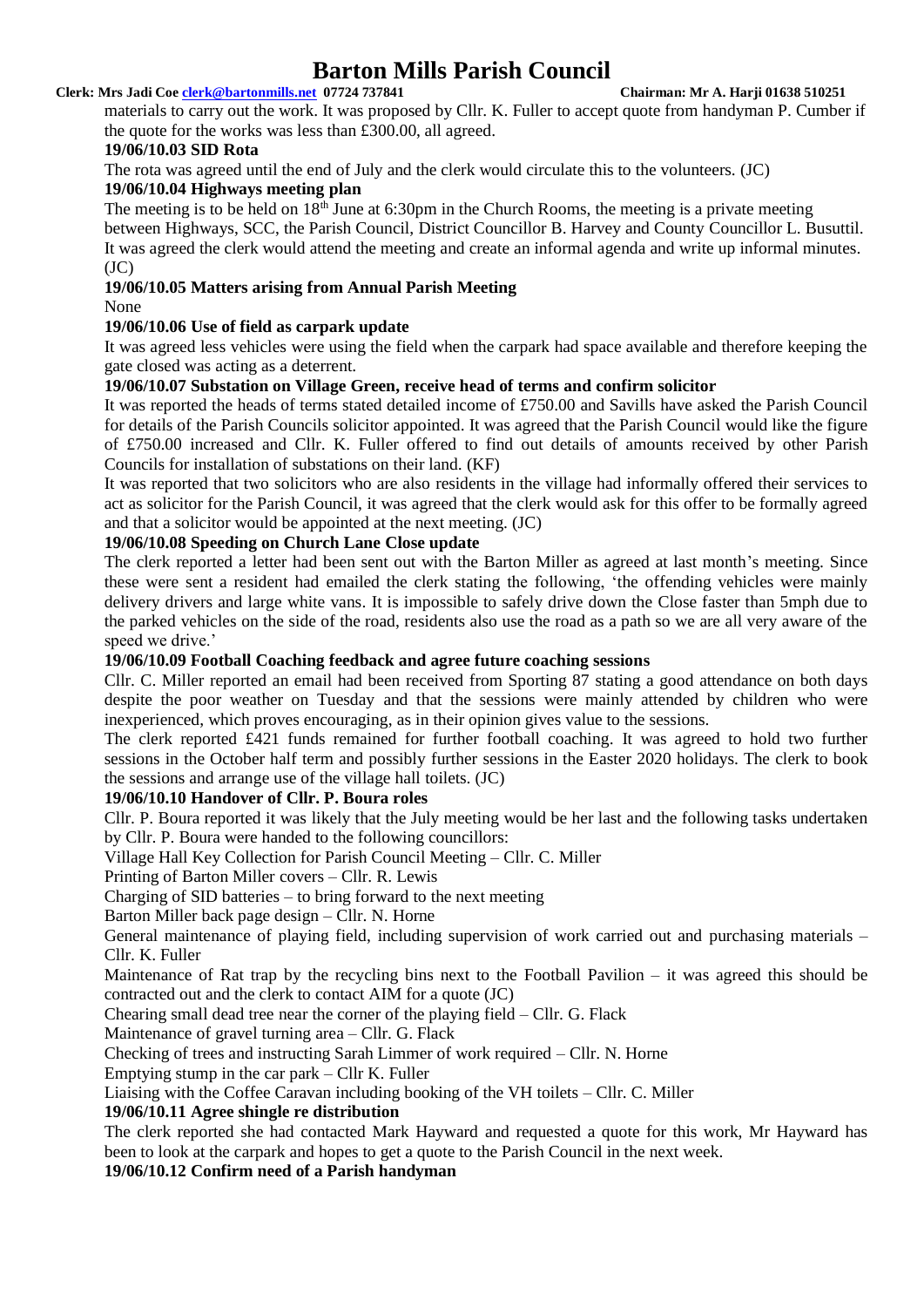#### **Clerk: Mrs Jadi Coe [clerk@bartonmills.net](mailto:clerk@bartonmills.net) 07724 737841 Chairman: Mr A. Harji 01638 510251**

It was agreed at the present time a handyman was not required due to the maintenance of the play equipment will be carried out professionally and Sarah Limmer was helping with gardening maintenance.

## **19/06/11 Finance & Policies**

### **19/06/11.01 Parish Council Bank Balances and Reconciliation from list of Payments and Receipts**

The clerk reported £10,805 was held in the current account and £25,002 in the deposit account at  $20<sup>th</sup>$  May 2019 **19/06/11.02 Approve cheques for signing**

The following cheques were proposed by Cllr. K. Fuller to approve for payment, all agreed:

| Date     | Payee               | Details             | <u>Net</u> | <u>VAT</u> | Gross    |          |
|----------|---------------------|---------------------|------------|------------|----------|----------|
| $31-Mav$ | J Coe               | Salary and Overtime | 291.92     | 0.00       | 291.92   | Chg 1654 |
| 31-May   | J Coe               | Expenses            | 79.50      | 7.59       | 87.09    | Chg 1655 |
| $31-Mav$ | Pamela Boura        | Expenses            | 49.04      | 0.00       | 49.04    | Chg 1656 |
| $31-Mav$ | <b>Robert Lewis</b> | Expenses            | 15.00      | 0.00       | 15.00    | Chg 1657 |
| $29-Mav$ | RH Landscapes       | Grass cutting       | 400.00     | 80.00      | 480.00   | Chg 1658 |
| $29-Mav$ | Sporting87          | Football coaching   | 221.00     | 0.00       | 221.00   | Chg 1659 |
| 01-Jun   | K & M Lighting      | Maintenance         | 6.66       | 1.33       | 7.99     | Chg 1660 |
|          |                     |                     | 1,063.12   | 88.92      | 1,152.04 |          |

Clerks overtime of 11 hours at her hourly rate was approved to be paid along with her salary at the end of June. **19/06/11.02 Agree and sign change of bank signatories to include new councillors**

Cllr. C. Miller intends to complete mandate and provide for signing at the next meeting. It was agreed that once Cllr. C. Miller completes the mandate, the clerk would arrange with Cllr. M Colsey to arrange mandate completion for himself. (CM/JC)

### **19/06/11.03 Agree and sign DD form for payment of monthly lighting maintenance to K & M.**

The form was completed stating monthly payment of £7.99 beginning on 1<sup>st</sup> July 2019. Cllr. P. Boura proposed to approve and sign form. The form was signed and the clerk to send to Lloyds Bank. (JC)

**19/06/11.04 Agree Finance meeting date**

It was agreed to arrange this via email.

### **19/06/12 Parish Councillors reports (for information only)**

Cllr. P. Boura reported she had easily resolved a recent issue with a resident's bin.

Cllr. K. Fuller reported that white lines at Grange Lane had not been painted since the resurfacing of the roads, a road works sign remained in Grange Lane, and issues with the man hole covers on The Street since the road was resurfaced. It was agreed the clerk would report these issues. (JC)

### **19/06/13 Items for future agendas**

Update on exception site scheme update for affordable homes Agree substation head of terms and appoint solicitor Shingle in village hall car park Allotment Head of terms Appoint councillor to charge SID batteries Highways meeting update Agree time to dim new street light in car park Confirm grant for lighting from 100 Club Agree quote for Rat trap maintenance by recycling bins

### **19/06/14Agree Barton Miller clerk and back page**

Back page: Coffee Caravan Thank you Cllr P. Boura Clerk page: Thank you to Cllr. P. Boura Welcome Cllr. M. Colsey Highways meeting brief write up

**The meeting closed at: 9:02**